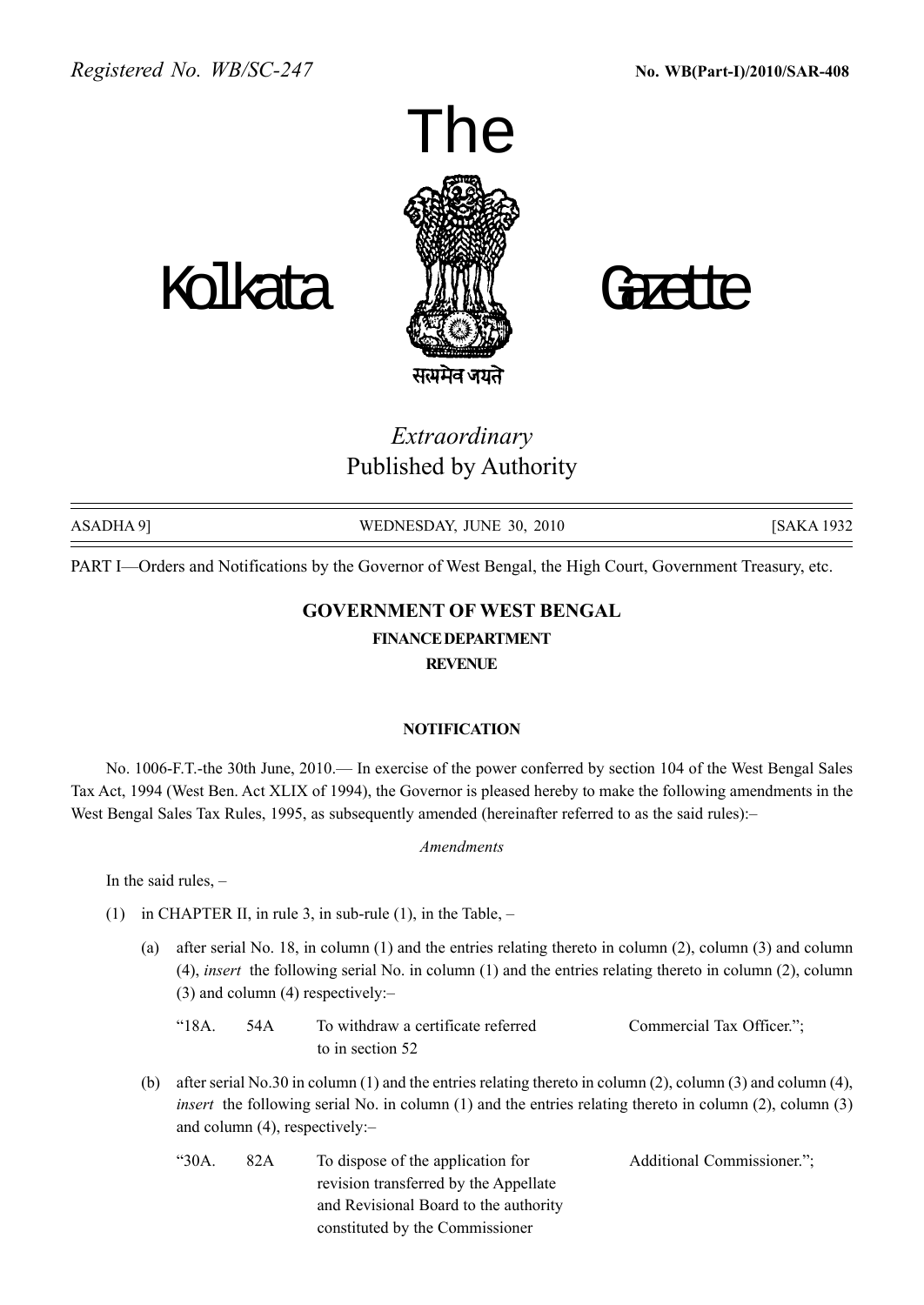(2) in CHAPTER XIII, in PART III, after rule 200, *insert* the following rule: $-$ 

"200A. Procedure for withdrawal of certificate under section  $54A$ . $(1)$  Where a certificate is required to be withdrawn under section 54A, the appropriate assessing authority shall cause an enquiry and draw a report, to satisfy himself that the certificate-debtor has ceased to exist at his disclosed place of business since the first day of the year of the three consecutive years, as referred to section 54A, upto the day the said enquiry is completed, in the form mentioned below and he shall immediately thereafter pass an order in writing withdrawing the certificate.

#### FORM OF ENOUIRY

- 1. Name of the dealer:
- 2. Certificate of Registration (R.C) No.:
- 3. Address:
- 4. Period/s of assessment:
- 5. Certificate case no.

The report is as under,  $-$ 

|  |  |  |  |  |  |  |  | **A. Had been to the declared place of business of the dealer and met |  |  |  |
|--|--|--|--|--|--|--|--|-----------------------------------------------------------------------|--|--|--|
|  |  |  |  |  |  |  |  |                                                                       |  |  |  |
|  |  |  |  |  |  |  |  |                                                                       |  |  |  |
|  |  |  |  |  |  |  |  |                                                                       |  |  |  |

\*\*B. Had been to the declared place of business of the dealer and found the premises under lock and key and none could say anything about the dealer under enquiry.

\*\*C. Had been to the declared place of business of the dealer and as per report of SriÖÖÖÖÖÖÖ...................................ÖÖÖÖÖÖÖ, declared to be owner of a business carrying under the name and style as M/sÖÖÖÖÖÖÖÖÖÖÖ.. (R.C NoÖÖÖÖ.ÖÖÖÖÖÖÖ) and informs that the dealer under enquiry has shifted his place of business to ÖÖÖÖÖ............................................ ÖÖÖÖÖÖÖÖ............ÖÖÖ(address) sinceÖÖÖÖ.............ÖÖÖ.. .

\*\*D. Any other information which confirms non-existence of the dealer:

Submitted

(ÖÖÖÖÖÖÖÖ...................................ÖÖÖÖÖ.)

ÖÖÖÖ...............................ÖÖ..Charge/Section

\*\*Strike off the part not applicable

(2) Where the certificate has been withdrawn under sub-rule (1), the appropriate assessing authority shall inform the Tax Recovery Officer of such withdrawal by issue of a notice in Form 63A within 30 days from the date of withdrawal of the certificate.

(3) The Tax Recovery Officer on receipt of such information shall drop the case.";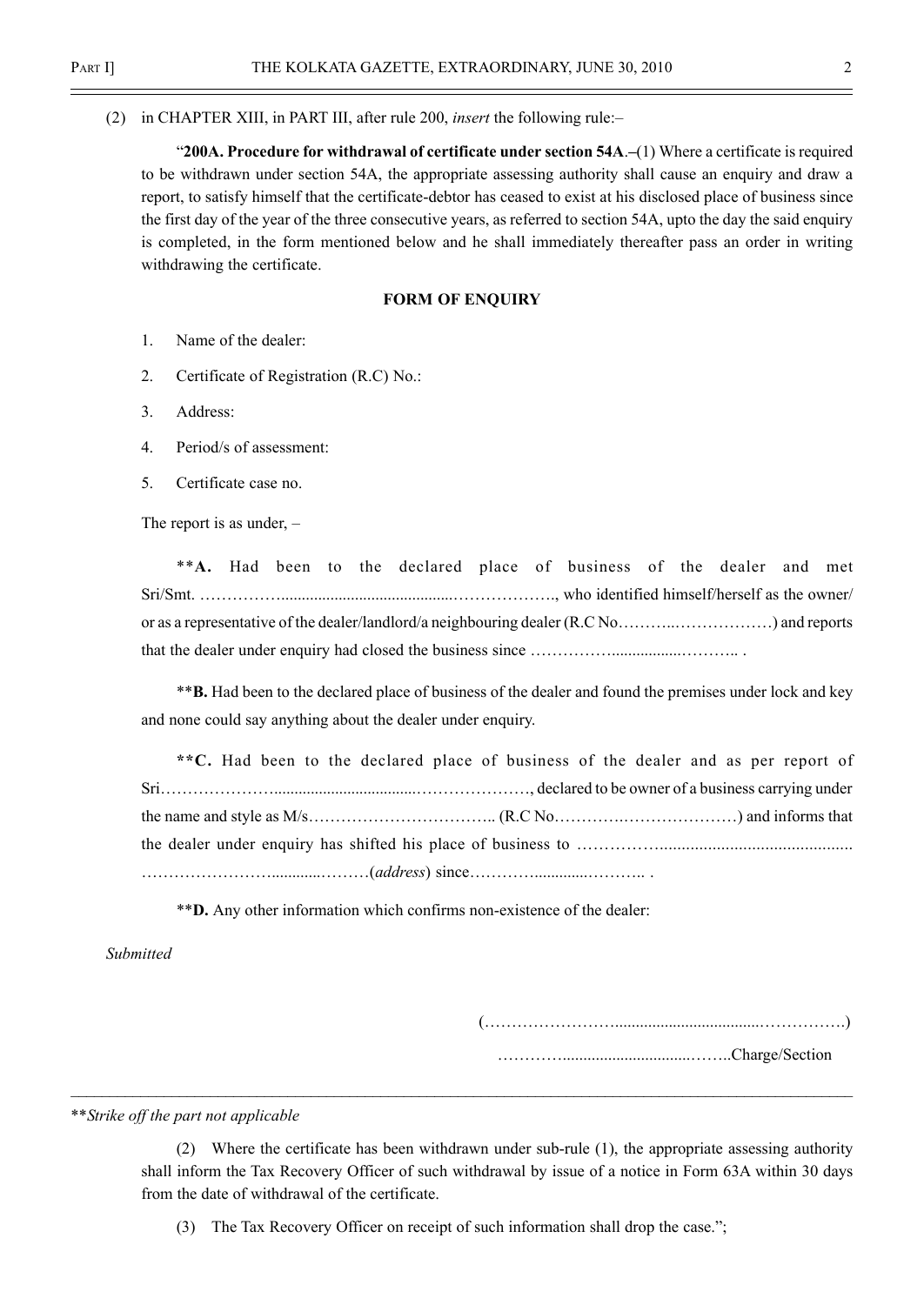#### $(3)$  in CHAPTER XVII, $-$

- (a) in PART III,  $-$ 
	- $(i)$  in rule 249, $-$ 
		- (A) in sub-rule (1), for the words and figures "under section 83.", *substitute* the words and figures "under section 83:":
		- (B) to sub-rule (1), *add* the following provisos:

 $\degree$ Provided that where an order has been passed under sub-rule (6) of rule 251B, disposing of the application for revision transferred under section 82A, by the fast track revisional authority as referred to in that sub-rule, such fast track revisional authority comprising the same members which passed the said order may, on its own motion, review such order:

Provided further that where one or more members of the fast track revisional authority which passed the order referred to in the first proviso, are unable to review such order under section 83 due to transfer, resignation, retirement on superannuation or for any other reason, the Commissioner may name the member or members in place of those absentee member or members in order to constituting a new fast track revisional authority for review of such order, notwithstanding anything contrary contained in the first proviso.";

- (C) in sub-rule  $(2)$ ,
	- $(I)$  in the third proviso, for the words "under the Act.", *substitute* the words "under the Act: $"$ ;
	- (II) to the third proviso, *add* the following proviso:—

ìProvided also that notwithstanding anything contained in clause (b) of the first proviso, no proceeding shall be initiated to review an order disposing of the application for revision transferred under section 82A, if such order has been made, or passed, one year before the date of review.";

- (D) in sub-rule (5), in clause (d), for the words "or an Additional Commissioner", *substitute* the words, figures and letter "or an Additional Commissioner or if the authority who passes the order of review under this rule is the authority constituted by the Commissioner under section  $82A$ ";
- (ii) in rule 250, in sub-rule (1), to the first proviso, *add* the following provisos:

ìProvided further that where review of an order passed under sub-rule (6) of rule 251B, disposing of the application for revision transferred under section 82A,is required to be made under this rule, the application for review made under this rule shall ordinarily be heard by the Bench comprising the members which passed the order under sub-rule (6) of rule 251B:

Provided also that where one or more members of the Bench are unable to hear and dispose of an application for review of its order due to transfer, resignation, retirement on superannuation or for any other reason, the Commissioner may name any member or members in place of the member or members in order to constituting a new fast track revisional authority for review of such order, notwithstanding anything contrary contained in the first proviso.";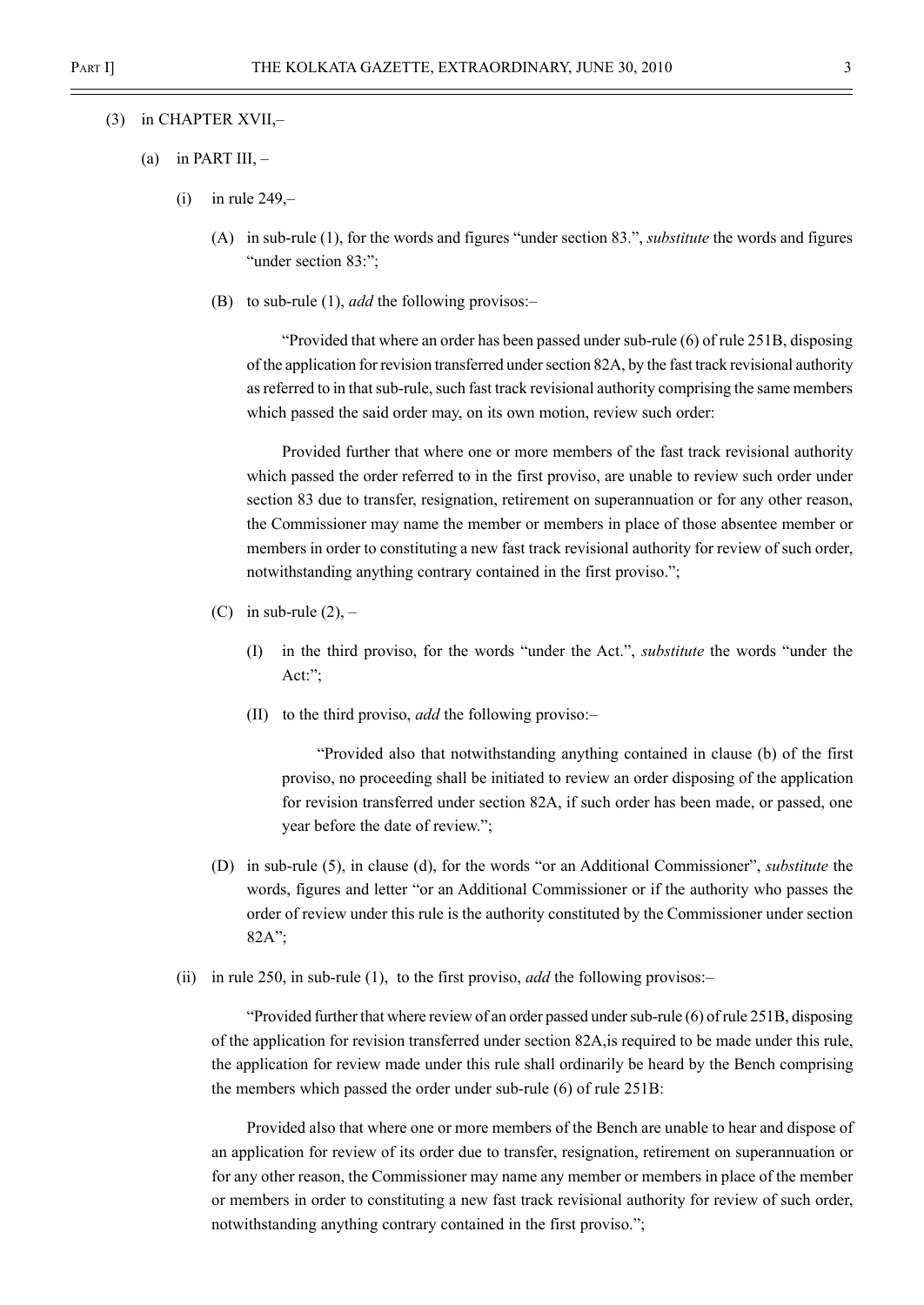(b) after PART III, *insert* the following PART: $-$ 

#### ëPART IIIA

## Constitution of fast track revisional authority and procedure for disposal of application for revision transferred by Appellate and Revisional Board under section 82A

251A. Constitution of an authority for the purpose of section  $82A - (1)$  The Commissioner shall, for the purpose of section 82A, constitute an authority, to be called the fast track revisional authority, and such fast track revisional authority shall be a Bench of-

- (a) three Additional Commissioners; or
- (b) one Special Commissioner and two Additional Commissioners,

as may be selected by the Commissioner:

Provided that such fast track revisional authority to be constituted by the Commissioner, may be one or more in number and the Commissioner shall allocate the applications for revision as stood transferred to the fast track revisional authority under section 82A among such fast track revisional authority or fast track revisional authorities for disposal of those applications for revision in accordance with the provisions of section 82A:

Provided further that the Commissioner may transfer any such application for revision, already allocated by him to a particular fast track revisional authority, to any other fast track revisional authority.

(2) In the fast track revisional authority comprising three Additional Commissioners, the seniormost among them in the post of Additional Commissioner shall preside over such fast track revisional authority and in the fast track revisional authority in which there is a Special Commissioner, such Special Commissioner shall preside over such fast track revisional authority.

(3) The Commissioner shall set up a cell under him and fix its location from where the fast track revisional authority shall discharge its functions and he shall inform the public of the setting up of such cell and its location, by publishing a notice in this regard in three local newspapers and by making display in this regard in the website www.wbcomtax.gov.in, of the Commercial Taxes Directorate.

(4) The Commissioner shall inform the Appellate and Revisional Board of the constitution of the fast track revisional authority, and also of the setting up of the cell, referred to in sub-rule (3), from where the fast track revisional authority shall discharge its functions.

(5) When any member of the fast track revisional authority resigns, retires on superannuation or is withdrawn or transferred, or where any member is unable to discharge his functions owing to absence, illness or any other reasons, the Commissioner shall provide a Special Commissioner or an Additional Commissioner, as the case may be, to act as a member of the said fast track revisional authority, in place of the member who resigns, retires on superannuation or is withdrawn or transferred or until the member who had been unable to discharge his functions owing to his absence, illness or any other reason, assumes the charge of a member of the said fast track revisional authority, as the case may be.

251B. Proceedings for disposal of application for revision, transferred to fast track revisional authority under section 82A by Appellate and Revisional Board, etc.  $(1)$  Where it appears to the fast track revisional authority that the application for revision transferred under section 82A, hereinafter referred to as the "transferred application", is in order, it shall serve upon the applicant a notice in Form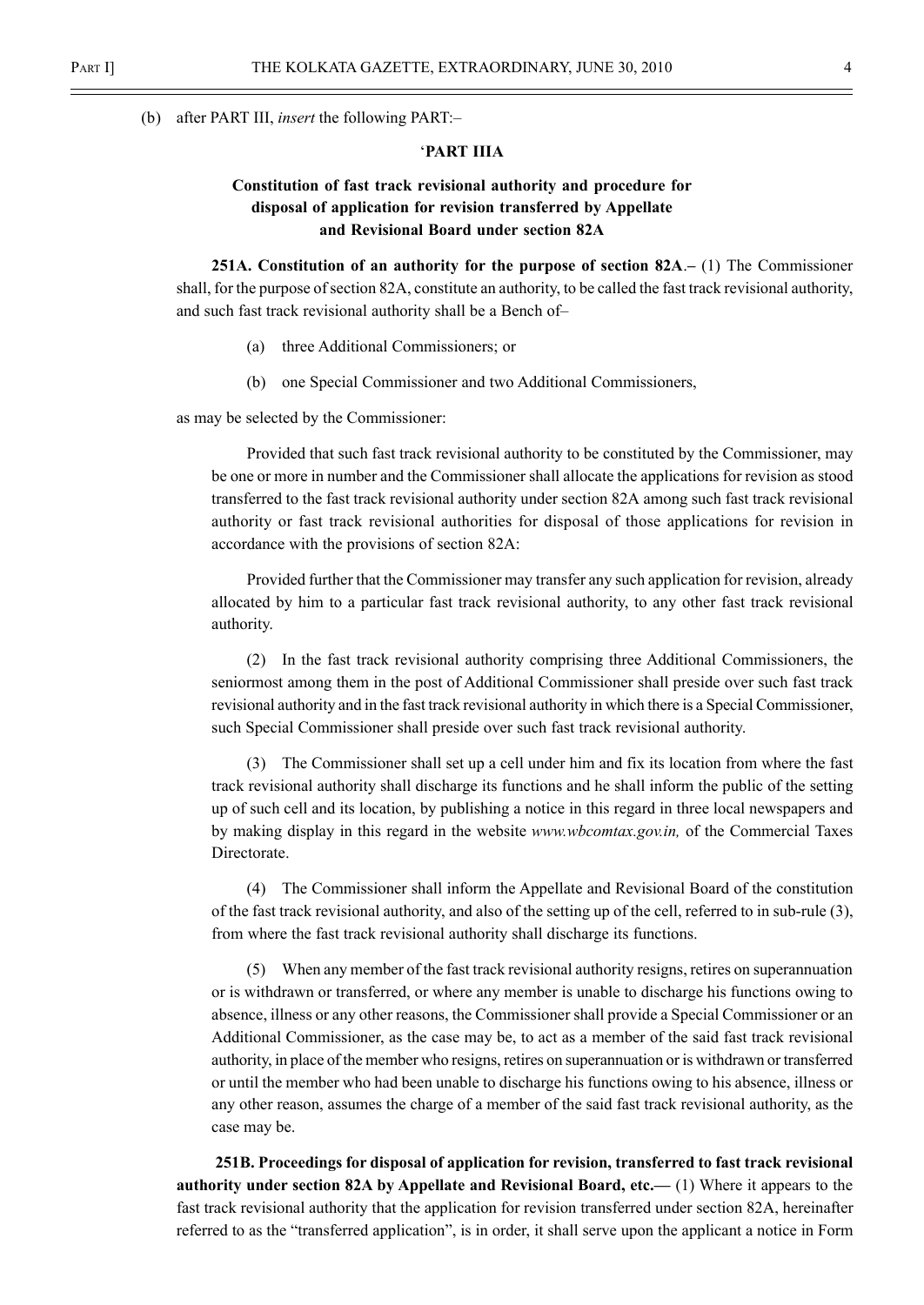54 directing him to appear and produce before it such accounts, documents or evidence as he wishes to rely on in support of the grounds taken in such transferred application on the date and at the time and the place specified in such notice and the copy of the said notice in Form 54 shall be sent to the Commissioner.

(2) The fast track revisional authority shall fix a date for hearing of the transferred application ordinarily not before fifteen days from the date of issue of the notice referred to in sub-rule (1).

(3) If an applicant intends to be heard on any date other than the date fixed for hearing in terms of the notice issued under sub-rule (2), he or his authorised agent shall present an application for adjournment to the fast track revisional authority informing it of his intention to do so or the applicant may send such application by registered post well in advance so that the said application may reach the said authority on a date prior to the date of hearing fixed in terms of such notice:

Provided that no adjournment of hearing shall be granted to an applicant for transferred application except under compelling or exceptional circumstances, as may be decided by the fast track revisional authority.

(4) The Senior Joint Commissioner, or the Joint Commissioner, as may be authorised by the Commissioner, shall act as the representative of the authority against whose order the application for revision under section 82, as stood transferred under section 82A to the fast track revisional authority, has been preferred, to be called the revenue representative, to attend, appear, act or plead before the fast track revisional authority in respect of such application for revision and to receive notices, issued by the fast track revisional authority in connection with such application for revision and the fast track revisional authority shall, at the time of hearing, hear the revenue representative referred to in this sub-rule.

(5) After hearing the applicant and considering accounts, documents, or evidence produced by him and also the revenue representative, the fast track revisional authority shall, by an order in writing, dispose of the transferred application by way of revising a final appellate or revisional order from an order of assessment to the best of its judgement in accordance with the provisions of section 82A within one year from the date of the transfer of the application for revision to the fast track revisional authority and send a copy of such order to the applicant and the authority whose order has been revised and also to the Commissioner:

Provided that where either the applicant fails to appear and produce any accounts, documents or evidences or the revenue representative fails to appear, before the fast track revisional authority on the date specified in the notice referred to in sub-rule (1) or on such other date as may be allowed by such authority, the fast track revisional authority may hear the transferred application ex parte and thereafter dispose of such application by way of revising a final appellate or revisional order from an order of assessment to the best of its judgment, and send a copy of such order to the applicant and the authority whose order has been revised and also to the Commissioner:

Provided further that in disposing of the transferred application by way of revising a final appellate or revisional order from an order of assessment, the fast track revisional authority shall take into consideration memorandum in Form 56, if any, filed before the Appellate and Revisional Board:

Provided also that the decision taken in the disposal of the transferred application under this rule shall be the decision of the majority and such decision shall be signed by all members of the fast track revisional authority.

(6) The provisions of sub-rule  $(2)$ , sub-rule  $(3)$ , sub-rule  $(4)$ , sub-rule  $(5)$ , sub-rule  $(6)$ , subrule (7) and sub-rule (8) of rule 246, rule 248 and rule 251 shall, mutatis mutandis, apply to the transferred application and proceedings for disposal thereof.;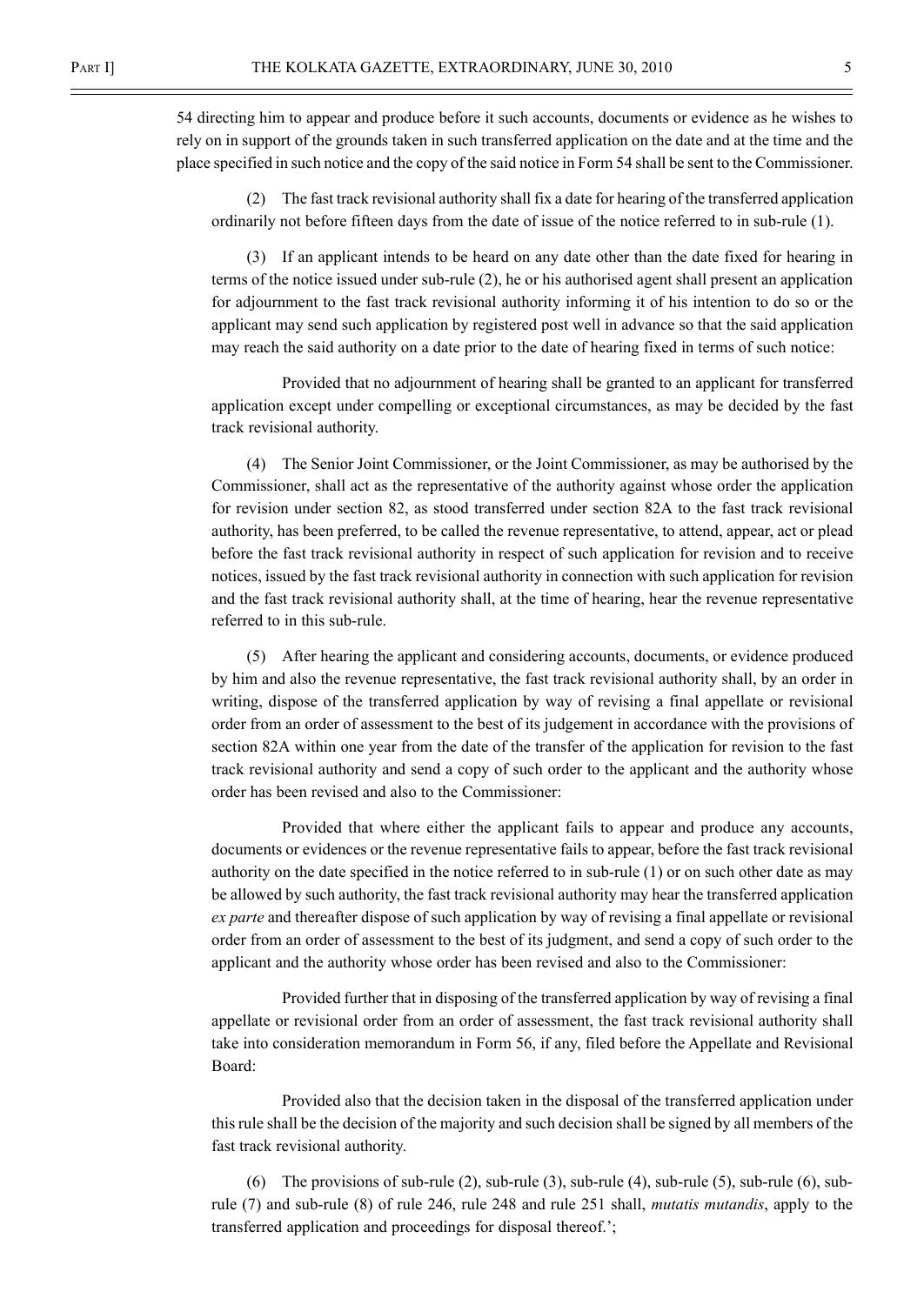(c) in PART IV, after rule 258A, *insert* the following rule: $-$ 

ì258B. Sending of applications for revision together with documents which stand transferred to fast track revisional authority under section  $82A - (1)$  The Appellate and Revisional Board shall send forthwith the applications for revision together with the documents, if any, in relation to such applications for revision to the fast track revisional authority in accordance with the provisions of section 82A, to the fast track revisional authority for disposal of such applications by such first track revisional authority.

(2) If any application for stay of operation of an order relating to tax, interest or penalty has been presented before the Appellate and Revisional Board together with the application for revision, referred to in sub-section (1) of section 82, and if such Board, by an order in writing, has granted the stay, either in full or in part, such stay shall continue even after the transfer under section 82A of the application for revision to the authority referred to in section 82A, subject to the terms and conditions, if any, set out by such Board or till it is vacated by the first track revisional authority referred to in section 82A.<sup>\*</sup>;

- (4) in Form  $54, -$ 
	- (a) in the heading, for the word and figures "rule  $250$ ,", *substitute* the word, figures and letter "rule  $250$ , rule  $251B$  and";
	- (b) in the first paragraph for the words "revision/review", *substitute* the words, figures and letter "revision/ review/disposal of application for revision transferred under section 82A";
- (5) in Form 56A, in paragraph  $1, -$ 
	- (a) after sub-paragraph A, *insert* the following sub-paragraph: $-$

**Explanation** to sub-section (2) of section 8B, in  $\frac{a}{2}$ respect of the periodÖÖÖÖÖ.is pending before the .. ÖÖÖÖÖÖÖÖ.î;

(b) after sub-paragraph E, *insert* the following sub-paragraph :—

<sup>\*\*</sup>F. A notice of demand has been served on \*me/us on  $\dots$  $\dots$  $\dots$  $\dots$  $\dots$  for realization of penalty under section 76 and where the amount of tax of RsÖÖÖÖÖÖÖ..ÖÖÖÖ. (in figure) RupeesÖÖÖÖÖÖÖÖÖÖ.....................................................ÖÖÖ(in words) which would have been avoided, as referred to in sub-section  $(1)$  of section 76, has been paid by me.";

(6) after FORM 63, insert the following Form: $-$ 

## ìTHE WEST BENGAL SALES TAX RULES, 1995

### FORM 63A

## Intimation of withdrawal under section 54A of Certificate referred to in sub-section (2) of section 52 of the West Bengal Sales Tax Act 1994

(See rule 200A)

To The Tax Recovery Officer,

(District)